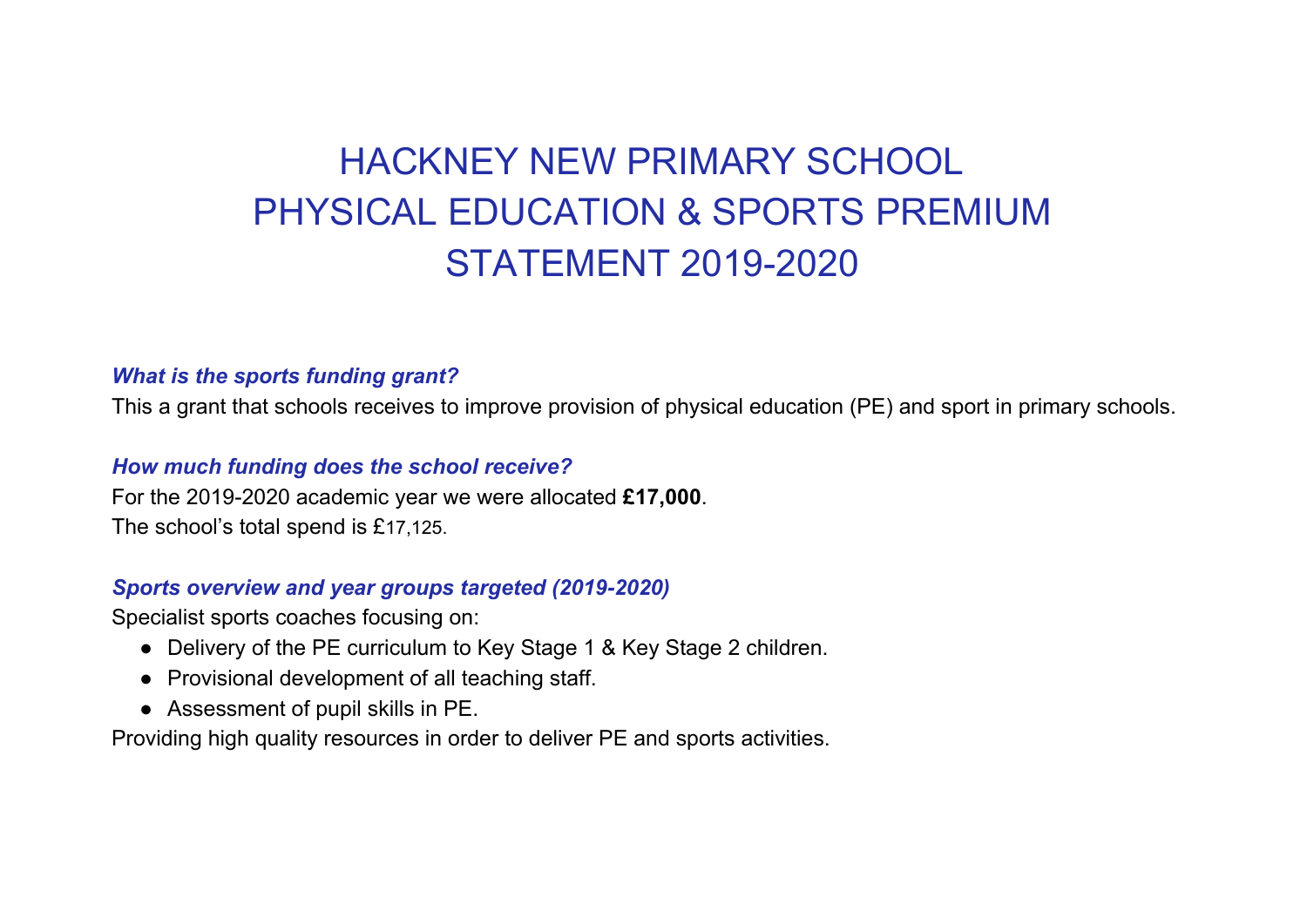| <b>Target</b><br>Group                             | No of<br>Children                  | <b>Sport</b>                                                                            | <b>Activity</b>                                                                                                                                                                  | When                                  | <b>Projected Impact</b>                                                                                                                                                                                        | Impact - evaluated<br><b>July 2020</b>                                                                                                                                                                                                                                                         | Cost                      |
|----------------------------------------------------|------------------------------------|-----------------------------------------------------------------------------------------|----------------------------------------------------------------------------------------------------------------------------------------------------------------------------------|---------------------------------------|----------------------------------------------------------------------------------------------------------------------------------------------------------------------------------------------------------------|------------------------------------------------------------------------------------------------------------------------------------------------------------------------------------------------------------------------------------------------------------------------------------------------|---------------------------|
| Years 1.<br>2, 3 & 4                               | 200                                | Range of<br>activities<br>including<br>athletics,<br>dance,<br>games and<br>gymnastics. | Specialist sports<br>coaching through<br>ELMS.<br>Opportunities for<br>children to learn<br>and develop skills<br>i.e. throwing and<br>catching with<br>professional<br>coaches. | Autumn,<br>Spring &<br>Summer<br>Term | All children to<br>receive high<br>quality teaching<br>in order to<br>develop specific<br>physical skills.                                                                                                     | Children demonstrate<br>developed skills in a<br>number of physical<br>activities. All children<br>participated fully in PE<br>lessons.<br>During lockdown<br>teaching staff worked<br>with ELMs coaches to<br>provided online<br>learning and<br>additional activities for<br>children onsite | £12,375                   |
| <b>Class</b><br><b>Teachers</b><br>&<br>All pupils | 8<br><b>Teachers</b><br>200 pupils | Range of<br>activities<br>including<br>athletics,<br>dance,<br>games and<br>gymnastics. | Specialist training<br>through ELMS<br>coaching.                                                                                                                                 | Autumn,<br>Spring &<br>Summer<br>Term | <b>Class teachers</b><br>will be supported<br>in their planning<br>and assessment<br>of PE.<br>Through team<br>teaching all class<br>teachers will<br>develop their<br>expertise in<br>teaching PE<br>further. | 100% of class<br>teachers co planning,<br>teaching and<br>assessing in PE.<br><b>Teaching assistants</b><br>also benefited from<br>supporting with<br>lessons. Staff in all<br>classes report an<br>increased confidence<br>in teaching PE.                                                    | Included in<br>cost above |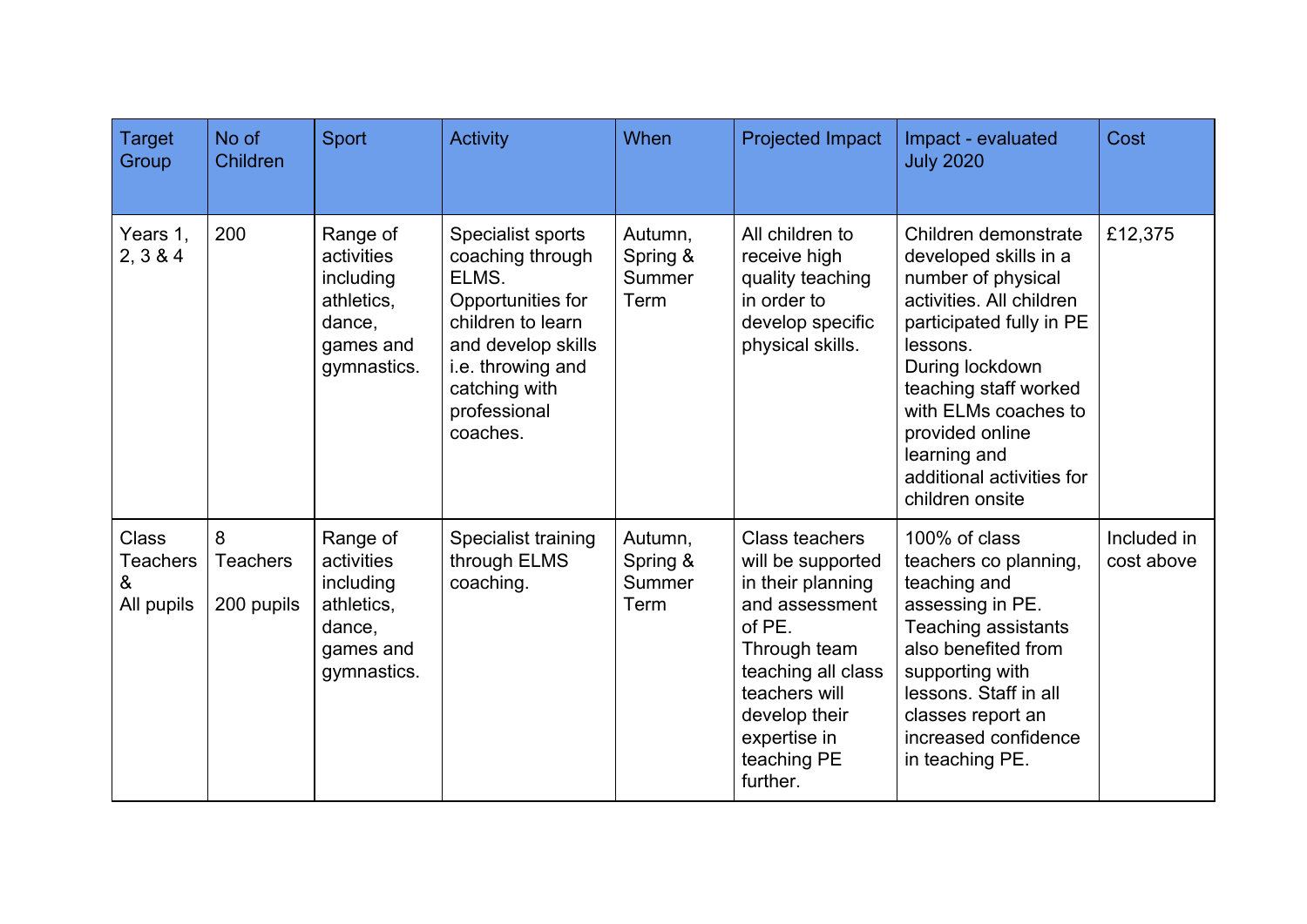| Years 1,<br>2, 3 & 4 | 200 | Active<br><b>Playtimes</b><br>(embedding<br>lifelong skills) | Buying in<br>equipment to<br>support children's<br>physical activity<br>during playtimes. | On-going | Playground<br>Leaders to audit<br>equipment and<br>decide what to<br>buy based on<br>pupil surveys.<br>Children will be<br>taught a range of<br>games by school<br>staff, who will in<br>turn train play<br>leaders.<br>Playground areas<br>to be zoned to<br>support a range<br>of physical skills<br>(dance/<br>performance, ball<br>and targets skills,<br>jumping and<br>balancing<br>games, skipping<br>zone). | 16 Play Leaders<br>appointed Years 1, 2,<br>3 & 4<br>Play Leaders carried<br>out an audit of<br>equipment and a<br>survey in their classes<br>as to what playground<br>games children want<br>to join in with.<br>Equipment ordered<br>and delivered.<br>Further work training<br>play leaders to get<br>their peers actively<br>involved in playtime<br>was postponed due to<br>school closures. | £1000 |
|----------------------|-----|--------------------------------------------------------------|-------------------------------------------------------------------------------------------|----------|---------------------------------------------------------------------------------------------------------------------------------------------------------------------------------------------------------------------------------------------------------------------------------------------------------------------------------------------------------------------------------------------------------------------|---------------------------------------------------------------------------------------------------------------------------------------------------------------------------------------------------------------------------------------------------------------------------------------------------------------------------------------------------------------------------------------------------|-------|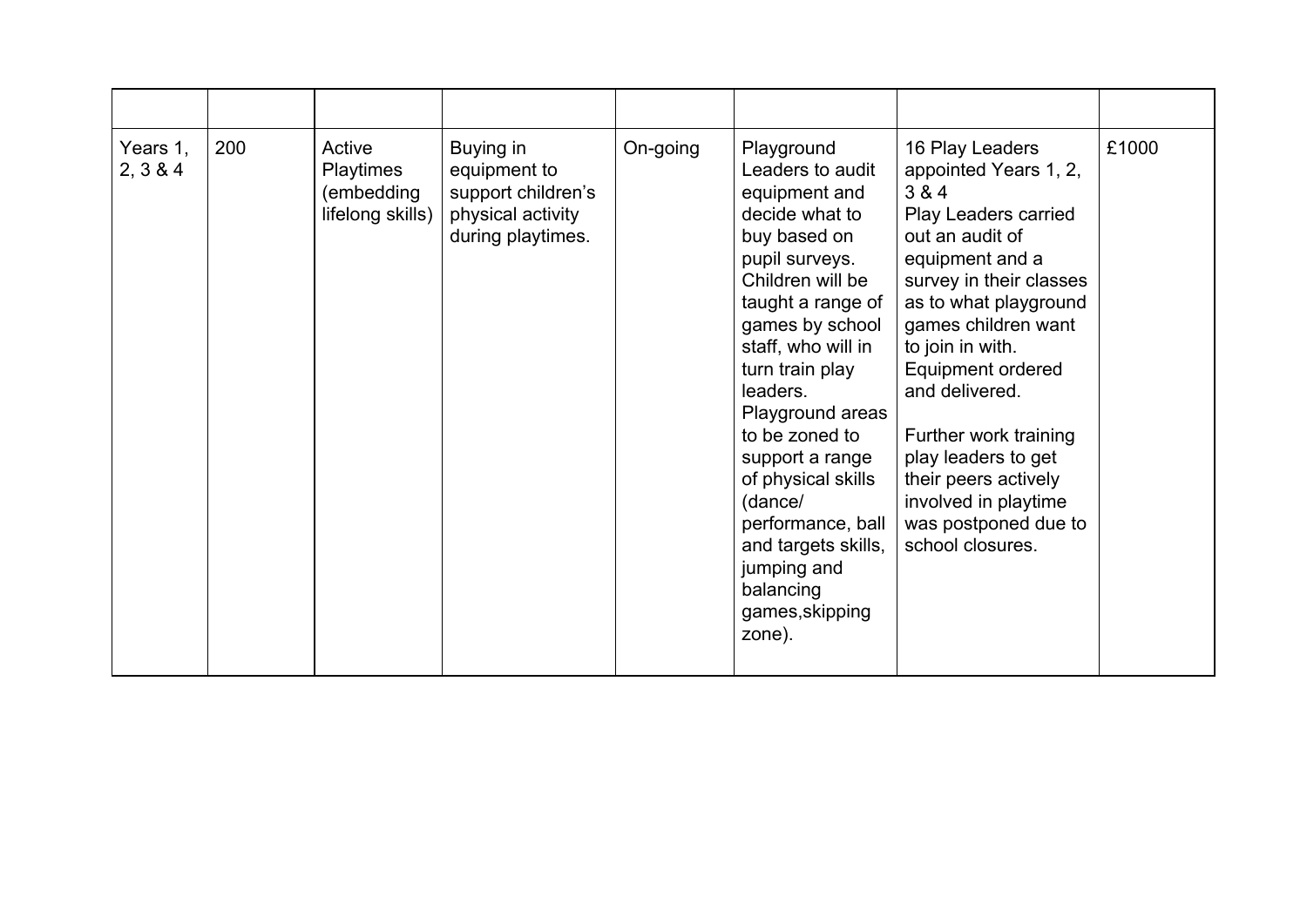| Whole<br>School          | $10 - 20$       | All PE<br>lessons                                                    | Buy in additional<br>PE kits for children<br>who do not have<br>them.                                                                                                                                               | Autumn<br>Term             | All children will<br>be able to<br>participate fully in<br>PE lessons.                                                                                                                         | 12 Children/families<br>needing additional<br>support in providing<br>PE uniforms identified<br>and PE kits distributed                                                                                                                                                                | £250    |
|--------------------------|-----------------|----------------------------------------------------------------------|---------------------------------------------------------------------------------------------------------------------------------------------------------------------------------------------------------------------|----------------------------|------------------------------------------------------------------------------------------------------------------------------------------------------------------------------------------------|----------------------------------------------------------------------------------------------------------------------------------------------------------------------------------------------------------------------------------------------------------------------------------------|---------|
| Teaching<br><b>Staff</b> | All<br>Children | <b>PE National</b><br>Curriculum<br>plus<br>enrichment<br>activities | Appoint new PE<br>Leader                                                                                                                                                                                            | January<br>2020            | New PE Leader<br>to participate in<br>training and<br>creating links to<br>other schools to<br>promote inter<br>school sports<br>competitions.                                                 | New PE Leader<br>appointed. Handover<br>meeting facilitated<br>and priority areas for<br>PE provision identified<br>for 2020-2021                                                                                                                                                      | £1,500  |
| Years<br>$1 - 4$         | 200<br>children | Enrichment<br>Sports<br><b>Activities</b>                            | All classes to<br>participate in an<br>enrichment sports<br>activity additional<br>to national<br>curriculum<br>coverage. BMX at<br>the<br>Jump City (Y1)<br>Athletics (Y2)<br>Velodrome (Y3)<br>Rock climbing (Y4) | Summer<br><b>Term 2020</b> | Children to<br>participate in<br>activities that<br>they would not<br>normally. More<br>families aware of<br>facilities within<br>the local<br>community that<br>promote physical<br>activity. | Due to lockdown all<br>enrichment activities<br>were cancelled. Te<br>part of the budget was<br>used to order in<br>additional play<br>equipment to ensure<br>that each bubble has<br>its own play<br>equipment, in<br>accordance with risk<br>assessments for<br>physical activities. | £2000   |
| <b>Total Cost</b>        |                 |                                                                      |                                                                                                                                                                                                                     |                            |                                                                                                                                                                                                |                                                                                                                                                                                                                                                                                        | £17,125 |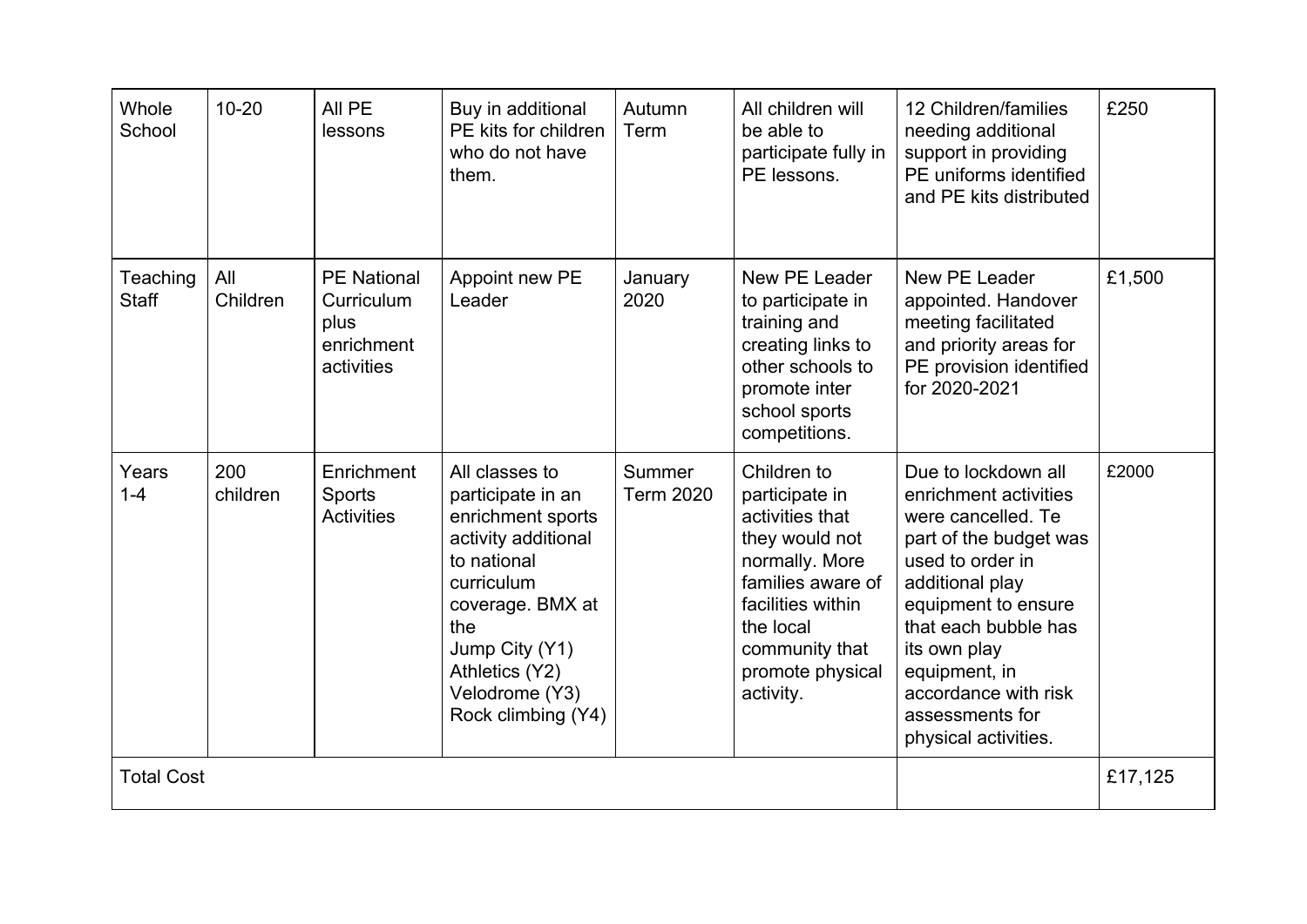#### How are these sustainable?

Continued professional development for teachers. Training a member of staff to lead PE in the school and develop links with other schools in the local area.

Continued investment in high quality PE equipment.

Through different sporting activities happening throughout the year, children will have the opportunity to immerse themselves in different areas of activity, learn different skills set and celebrate sporting achievements, thus developing a sense of pride in their achievements and a growth mindset.

Pupils will be trained as 'Zone Leaders' to support their peers in making the most of an active playtime and contribute to the planning of resources to be bought.

| <b>Target Group</b> | No of Children | Sport                  | <b>Activity</b>                                                           | Impact                                                                                               | Cost  |
|---------------------|----------------|------------------------|---------------------------------------------------------------------------|------------------------------------------------------------------------------------------------------|-------|
| Years 1, 2, 3 & 4   | 60             | Streetdan<br>ce        | Provided by dance coach Two<br>sessions once a week:<br>4pm-5pm & 5pm-6pm | To develop sporting skills,<br>muscle tone, control and<br>flexibility.<br>To give opportunities for | $***$ |
| Years 1, 2, 3 & 4   | 60             | Multi<br><b>Sports</b> | Provided by ELMs teacher.<br>Two sessions once a week:<br>$4pm - 5pm$     | children to with and against<br>children from different<br>classes.                                  | $***$ |
| Years 1, 2, 3 & 4   | 60             | Football               | Provided by football coach two<br>sessions once a week:<br>4pm-5pm        |                                                                                                      | $***$ |

#### After School Activities